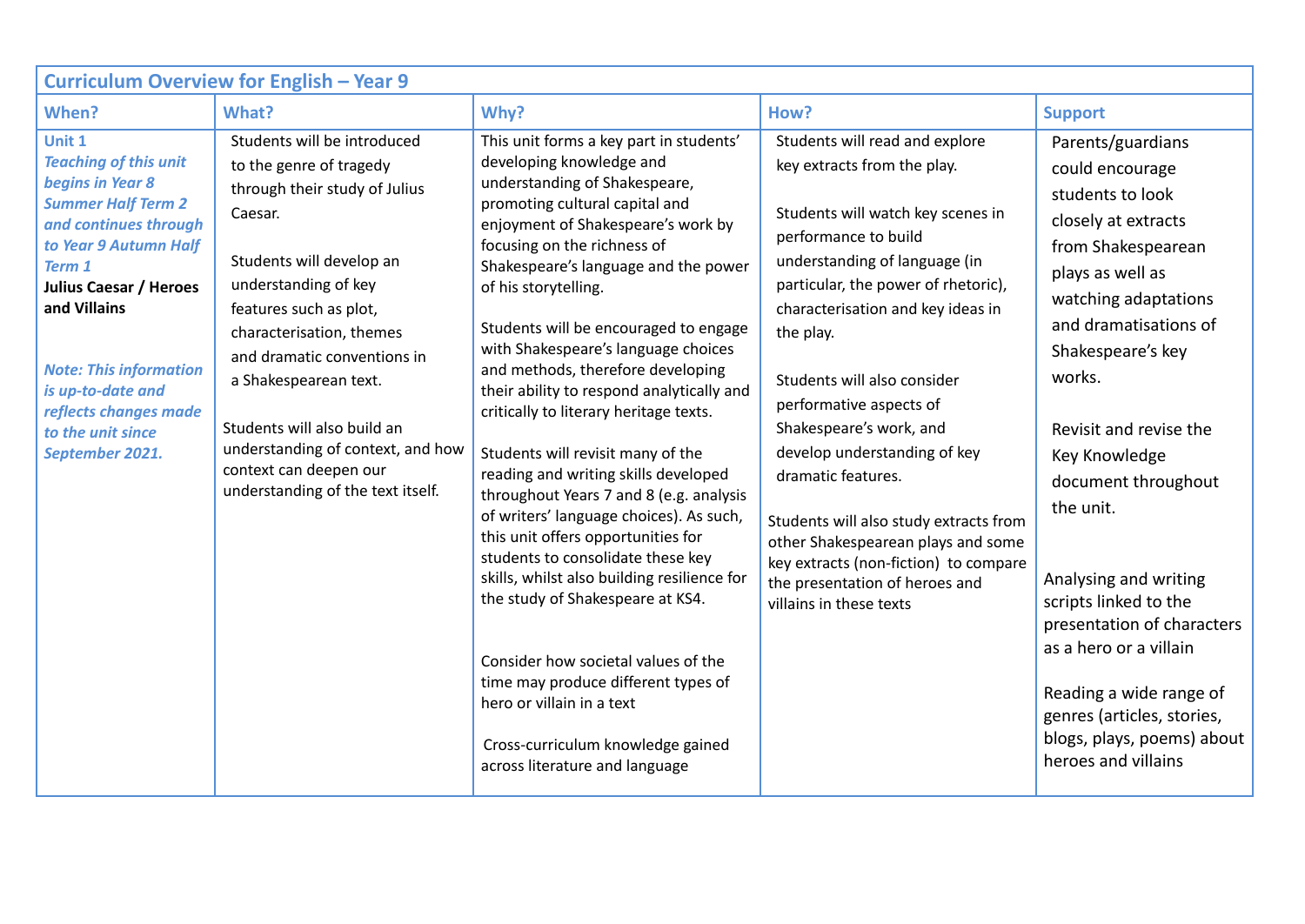| Unit 2<br><b>Perspectives on Our</b><br><b>Changing World</b>  | Key ideas:<br>Poetry conventions, forms and<br>$\bullet$<br>literary techniques<br>Non-fiction language - writer's<br>$\bullet$<br>perspective and context<br>Precise use of quotations to<br>$\bullet$<br>support statements<br>Debate<br>$\bullet$     | Aim:<br>Students analyse and evaluate poetic<br>methods writers use to convey point of<br>view<br>Consider how contextual<br>circumstances illuminate the writer's<br>purpose<br>Encouraging students to present<br>formally to build confidence in spoken<br>language<br>Articulating ideas and forming<br>opinions to prepare for speech writing<br>and a sense of identity      | A selection of poems about<br>environmental issues, identity and<br>culture<br>Illuminate student interpretations<br>with non-fiction and fiction<br>extracts/texts<br>Regularly refer to the key terms on<br>the Key Knowledge document and<br>encourage students to refer to this<br>when completing their work            | Discussions about changing<br>perspectives<br>Reading about changing<br>environmental issues,<br>cultures and identity across<br>time<br>Analysis of fiction and poetry<br>Writing poetry (forming<br>opinions) to prepare for<br>speech writing |
|----------------------------------------------------------------|----------------------------------------------------------------------------------------------------------------------------------------------------------------------------------------------------------------------------------------------------------|------------------------------------------------------------------------------------------------------------------------------------------------------------------------------------------------------------------------------------------------------------------------------------------------------------------------------------------------------------------------------------|------------------------------------------------------------------------------------------------------------------------------------------------------------------------------------------------------------------------------------------------------------------------------------------------------------------------------|--------------------------------------------------------------------------------------------------------------------------------------------------------------------------------------------------------------------------------------------------|
| Unit 3<br><b>Mysteries and the</b><br>Supernatural             | Key ideas:<br>Narrative structure and reader<br>$\bullet$<br>responses<br><b>Gothic conventions</b><br>$\bullet$<br>Non-fiction language - writer's<br>$\bullet$<br>perspective<br>Creative writing - descriptive<br>$\bullet$<br>language and structure | Aim:<br>Students analyse and evaluate<br>methods writers use to create<br>suspense and tension across a broad<br>range of texts (with a structural focus)<br>Encouraging students to present<br>formally to build confidence in spoken<br>language<br>Reading for understanding: consider<br>how the gothic genre has changed<br>over time<br>Descriptive/narrative writing skills | A prose text to compare with other<br>key extracts of other mystery novels<br>Non-fiction articles about how<br>mysteries have changed over time<br>(scientific advancement and<br>conspiracy theories)<br>Debate<br>Creative writing (narrative or<br>descriptive) connected to a prose<br>reading text: The Woman in Black | Discussions and debates<br>about changes in technology<br>and science<br>Reading suspenseful<br>narrative                                                                                                                                        |
| Unit 4<br><b>Protest Writing and</b><br><b>Spoken Language</b> | Key ideas:<br>• Fiction reading for<br>understanding<br>Non-fiction textual<br>$\bullet$<br>conventions in language -                                                                                                                                    | Aim:<br>Students analyse and evaluate<br>methods writers use to convey points<br>of view (structural focus)                                                                                                                                                                                                                                                                        | A prose text for writing stimulus<br>(Animal Farm) to consider different<br>conventions in social and political<br>protest writing                                                                                                                                                                                           | Discussions about protest<br>writing for spoken language<br>preparation                                                                                                                                                                          |